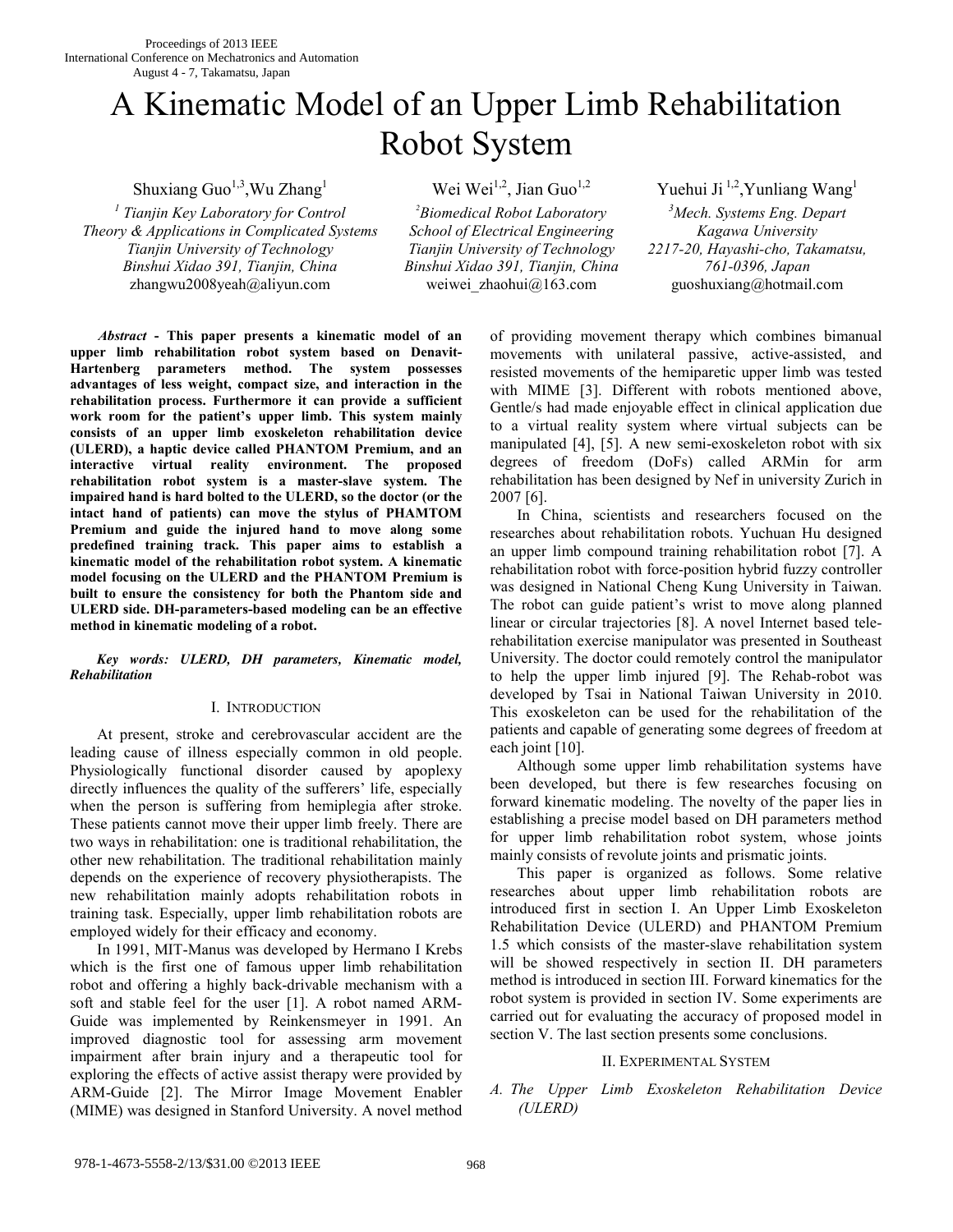The ULERD aims to provide effective training to the patients with motor dysfunction to recover the motor function of upper limb including elbow and wrist joints. The ULERD is ergonomically comfortable. Meanwhile, it is the aim to design such a wearable and portable device. Design process of ULERD can be obtained in detail from reference [11]. The structure of the ULERD from upper view is showed in Fig. 1. ULERD has three active DoFs including the elbow flexion/extension, forearm pronation/supination and wrist flexion/extension.

Due to comfortable and suitable for home-rehabilitation to patients, mass-reduction of the device is required. BLDC motor (Maxon Technology) used in the ULERD for its high power density to decrease the mass of the device. Main frames of this device are made of aluminum board. The total weight is only 1.3kg.



Fig. 1 The prototype of the upper limb exoskeleton rehabilitation device

#### *B. Haptic Device (PHANTOM Premium 1.5)*

As a master part manipulated by doctor, PHANTOM Premium 1.5 is applied in the system successfully providing force feedback to the stylus (Fig. 2). The large workspace of the product (19.5x27x37.5cm) is a guarantee of moving upper limb in a big space.



Fig. 2 PHANTOM Premium1.5 haptic device (SensAble Technologies)

#### *C. Operation Principle of The Robot System*

The upper limb rehabilitation robot system proposed in the paper is a master-slave system in which the master part is the PHANTOM Premium and the slave part is ULERD [12] [13]. The system composition is shown in Fig. 3. The slave part coordinates with the master part through a PC-based virtual reality environment (Fig. 4). The impaired hand is hard bolted to the ULERD, so the rehabilitation therapist can move the stylus of PHAMTOM Premium and guide the injured hand to move along certain of predefined training track [14].

In order to keep safe and assess the experimental results, a force sensor is fitted to the forearm plate by which can detect the general contact force. The MTx sensor is chosen to get the accurate pose information of patient's impaired hand [15].



Fig. 3 The upper limb rehabilitation robot system composition



Fig. 4 Block diagram of the upper limb rehabilitation robot system

#### Ⅲ. THE DENAVIT-HARTENBERG PARAMETERS

The forward kinematics is the relationship between the lost coordinate frame and the base coordinate frame. In this section, the promised description DH parameters method is introduced to describe the link and its connections to the next or previous link.

To describe these two coordinate frames, four parameters are needed. In fact, Denavit-Hartenberg parameters are four parameters:  $a_i$ ,  $a_j$ ,  $d_i$ ,  $\theta_i$  (Fig. 5). As shown in Fig. 5, two links and three axes are presented. Basically, the distance  $a_i$ ,  $\alpha_i$ describe that link I,  $d_i$ ,  $\theta_i$  describe how a link is connected to the next one.

The meanings of four parameters are listed as follows:

- 1) The distance of two links  $a_i$ : distance  $(Z_i, Z_{i+1})$  along  $X_i$ .
- 2) Angle between two links  $\alpha_i$ : angle  $(Z_i, Z_{i+1})$  about  $X_i$ .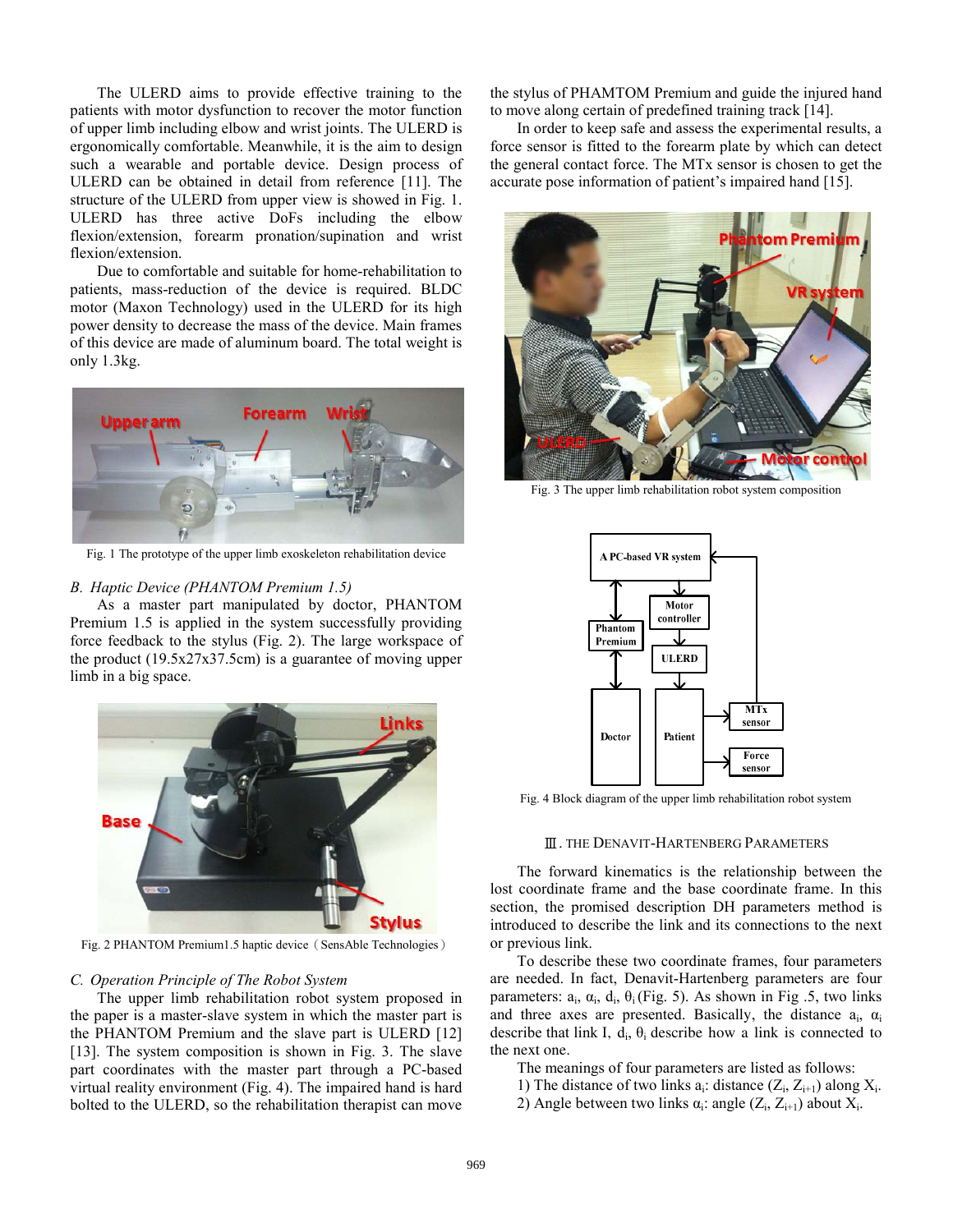3)  $d_i$ : distance  $(X_{i-1}, X_i)$  along  $Z_i$ 

4)  $\theta_i$ : angle  $(X_{i-1}, X_i)$  about  $Z_i$ 

Among these four parameters, one of them is variable. In the case of prismatic joints,  $\theta_i$  will be the variable. In the case of revolute joints,  $d_i$  will be the variable [16].



Fig. 5 Diagram of the Denavit-Hartenberg notation

DH parameters can be found after establishing joint coordinate frames. The transform matrix from  $J_i$  to  $J_{i-1}$  can be obtained from

$$
T_i^{i-1} = Rot(x_{i-1}, \alpha) \cdot Trans(a, 0, 0) \cdot Rot(Z_i, 0) \cdot Trans(0, 0, d)
$$
  
= 
$$
\begin{bmatrix} c\theta_i & -s\theta_i & 0 & a_{i-1} \\ s\theta_i c\alpha_{i-1} & c\theta_i c\alpha_{i-1} & -s\alpha_{i-1} & -s\alpha_{i-1}d_i \\ s\theta_i s\alpha_{i-1} & c\theta_i s\alpha_{i-1} & c\alpha_{i-1} & c\alpha_{i-1}d_i \\ 0 & 0 & 0 & 1 \end{bmatrix}
$$

where  $c\theta_i$ ,  $s\theta_i$  refer to  $cos\theta_i$ ,  $sin\theta_i$  respectively..

Ⅳ. THE FORWARD KINEMATICS FOR THE ROBOT SYSTEM

#### *A. Forward Kinematics For the ULERD*

The typical way to describe the schematic kinematics of a robot is applied in the forward kinematics analysis of ULERD (Fig. 6). The letter R represents a revolute joint, P represents a revolute joint. According to establishment principles of joint coordinate frames mentioned above, the origins and coordinate frames are assigned at the proper positions.

As shown in Fig. 6, four joint coordinate frames are assigned on the ULERD which assigned along Z axis, including three revolute joints and one prismatic joint.

As shown in Fig. 7,  $Z_0$ ,  $Z_1$  and  $Z_4$  are coming out of the plane at their revolute joints. And the sliding joint here which slides along  $Z_2$  is a prismatic joint. This representation is proper and effective to compute the forward kinematics simply.

Before the workspace of ULERD is analysed, it is necessary to image the three dimensional motion of this mechanism and find the volume that is span by the endeffectors' motion.



Fig. 6 Joints of upper limb exoskeleton Rehabilitation Device



Fig. 7 Schematic kinematics of upper limb exoskeleton Rehabilitation Device

TABLE I shows all the DH parameters when ULERD is in the initial configuration, demonstrated in Fig. 7. As mentioned, the definition of four DH parameters and the rule of signs can be applied to compute these parameters of joints.  $(l_1=8.30$ mm,  $l_2=6.30$ mm,  $l_3=3.55$ mm,  $l_4=7.50$ mm)

| <b>TABLE I</b>                 |                |           |  |  |  |  |  |
|--------------------------------|----------------|-----------|--|--|--|--|--|
| <b>DH PARAMETERS OF JOINTS</b> |                |           |  |  |  |  |  |
|                                | $\alpha_{i-1}$ | $a_{i-1}$ |  |  |  |  |  |
|                                |                |           |  |  |  |  |  |
|                                |                |           |  |  |  |  |  |
|                                |                |           |  |  |  |  |  |
|                                |                |           |  |  |  |  |  |
|                                |                |           |  |  |  |  |  |

After finding the forward kinematics for ULERD, a subtransformation matrices associated with the DH parameters are computed to find the entire transformation matrices, which is adopted to determine X, Y and Z(i.e. the prismatic joint location) and orientation(i.e. the joint angles) of the endeffector. The transformation matrix from i to i-1 is calculated as follow.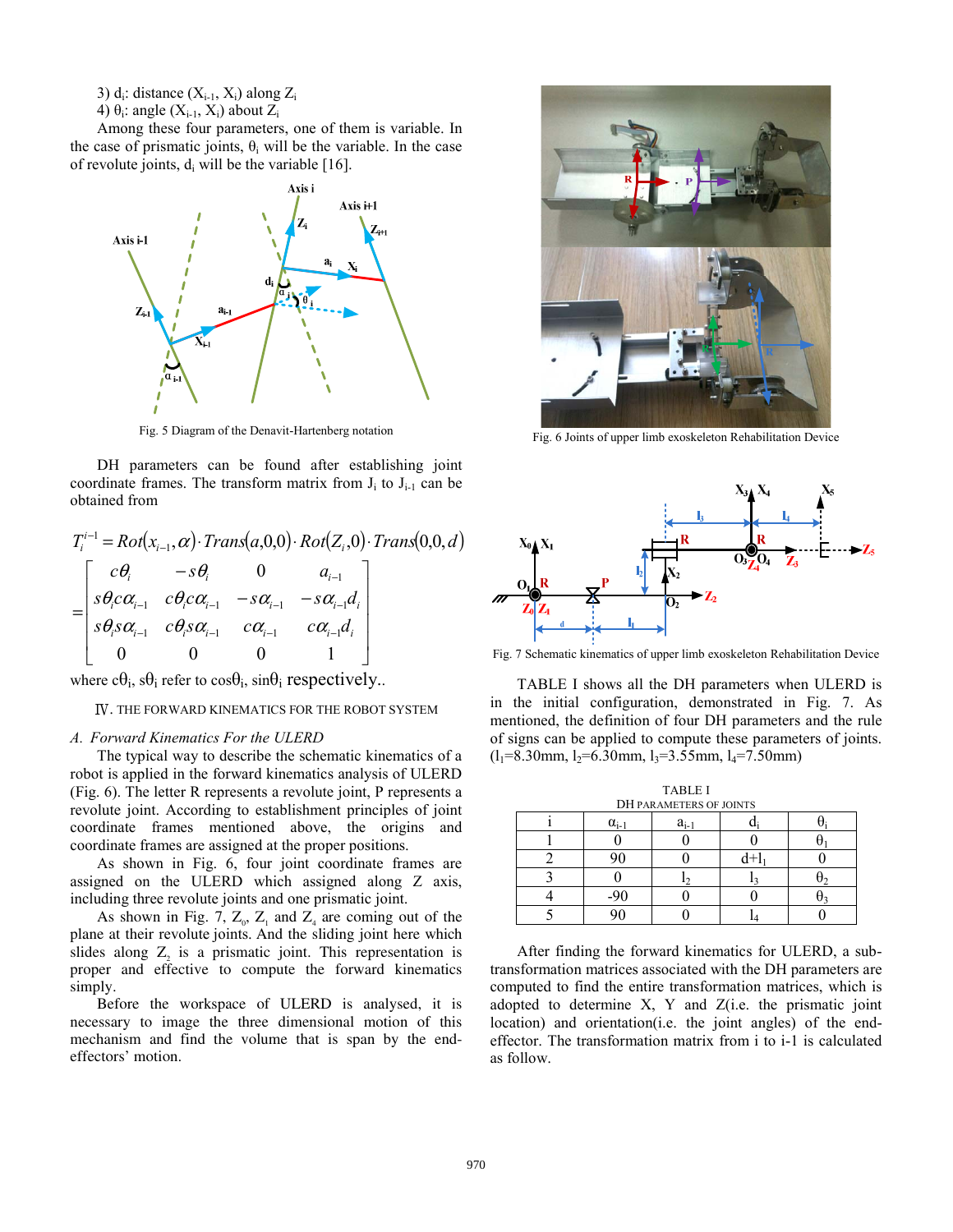$$
T_1^0 = \begin{bmatrix} c_1 & -s_1 & 0 & 0 \\ s_1 & c_1 & 0 & 0 \\ 0 & 0 & 1 & 0 \\ 0 & 0 & 0 & 1 \end{bmatrix} \qquad T_2^1 = \begin{bmatrix} 1 & 0 & 0 & 0 \\ 0 & 0 & -1 & -d - l_1 \\ 0 & 1 & 0 & 0 \\ 0 & 0 & 0 & 1 \end{bmatrix}
$$

$$
T_3^2 = \begin{bmatrix} c_2 & -s_2 & 0 & l_2 \\ s_2 & c_2 & 0 & 0 \\ 0 & 0 & 1 & l_3 \\ 0 & 0 & 0 & 1 \end{bmatrix} \qquad T_4^3 = \begin{bmatrix} c_3 & -s_3 & 0 & 0 \\ 0 & 0 & -1 & 0 \\ -s_3 & -c_3 & 0 & 0 \\ 0 & 0 & 0 & 1 \end{bmatrix}
$$

$$
T_5^4 = \begin{bmatrix} 1 & 0 & 0 & 0 \\ 0 & 0 & -1 & -l_4 \\ 0 & 1 & 0 & 0 \\ 0 & 0 & 0 & 1 \end{bmatrix} \qquad (1)
$$

To compute the forward kinematics, multiplication is adopted to calculate the entire transformation matrix from N to frame 0. The entire transformation matrix is gives by:

$$
T_k^0 = T_1^0 T_2^1 \cdots T_{k-1}^k T_k^{k-1}
$$
 (2)

The entire transformation matrix of each joint is gives by:

$$
T_2^0 = \begin{bmatrix} c_1 & 0 & s_1 & s_1(d+l_1) \\ s_1 & 0 & -c_1 & -c_1(d+l_1) \\ 0 & 1 & 0 & 0 \\ 0 & 0 & 0 & 1 \end{bmatrix}
$$
  
\n
$$
T_3^0 = \begin{bmatrix} c_1c_2 & -c_1s_2 & s_1 & c_1l_2 + s_1(d+l_1+l_3) \\ s_1c_2 & -s_1s_2 & -c_1 & s_1l_2 - c_1(d+l_1+l_3) \\ s_3 & c_3 & 0 & 0 \\ 0 & 0 & 0 & 1 \end{bmatrix}
$$
  
\n
$$
T_4^0 = \begin{bmatrix} c_1c_2c_3 - s_1s_3 & -c_1c_2s_2 - c_3s_1 & c_1s_2 & c_1l_2 + s_1(d+l_1+l_3) \\ s_1c_2 & -s_1s_2 & -c_1 & s_1l_2 - c_1(d+l_1+l_3) \\ s_2c_3 & -s_2s_3 & -c_2 & 0 \\ 0 & 0 & 0 & 1 \end{bmatrix}
$$
  
\n
$$
T_5^0 = \begin{bmatrix} c_1c_2c_3 - s_1s_3 & c_1s_2 & c_1c_2s_3 + c_3s_1 & T_{px} \\ s_1c_2 & -s_1s_2 & s_1s_3c_2 - c_1c_3 & T_{py} \\ s_1c_2 & -s_1s_2 & s_1s_3c_2 - c_1c_3 & T_{py} \\ -s_2c_3 & -c_2 & s_2s_3 & T_{pz} \\ -s_2c_3 & -c_2 & s_2s_3 & T_{pz} \\ -s_2c_3 & -c_2 & s_2s_3 & T_{pz} \\ -s_2c_3 & -c_2(c_2s_3 + c_1l_2 + s_1(d+l_1+l_3+l_4c_3) \\ s_2c_3 & s_2c_3 + s_1l_2 - c_1(d_lc_3 + d_l + l_1+l_3) \end{bmatrix}
$$
(3)

where  $T_R$  represents the rotation of frame five respect to frame zero.  $T<sub>P</sub>$  stands for the origin of frame five in frame zero.

B. *Forward Kinematics For The Upper Limb*

DH parameters method is also used to develop a kinematic model of upper limb. The origins and coordinate frames are assigned at the proper positions. (Fig. 8)



Fig. 8 Kinematics of the upper limb

TABLE II shows DH parameters when upper limb is in the initial configuration, demonstrated in Fig. 8. (l=230mm,  $d_1$ =60mm,  $d_2$ =80mm)

| <b>TABLE II</b>                |                |    |  |  |  |  |  |
|--------------------------------|----------------|----|--|--|--|--|--|
| <b>DH PARAMETERS OF JOINTS</b> |                |    |  |  |  |  |  |
|                                | $\alpha_{i-1}$ | a. |  |  |  |  |  |
|                                |                |    |  |  |  |  |  |
|                                |                |    |  |  |  |  |  |
|                                |                |    |  |  |  |  |  |

The transformation matrix from i to i-1 is calculated as follow:

$$
T_1^0 = \begin{bmatrix} c_1 & -s_1 & 0 & 0 \\ s_1 & c_1 & 0 & 0 \\ 0 & 0 & 1 & 0 \\ 0 & 0 & 0 & 1 \end{bmatrix} \qquad T_2^1 = \begin{bmatrix} c_2 & -s_2 & 0 & 0 \\ 0 & 0 & -1 & -l \\ s_2 & c_2 & 0 & 0 \\ 0 & 0 & 0 & 1 \end{bmatrix}
$$

$$
T_3^2 = \begin{bmatrix} c_3 & -s_3 & 0 & 0 \\ 0 & 0 & -1 & 0 \\ s_3 & c_3 & 0 & 0 \\ 0 & 0 & 0 & 1 \end{bmatrix} \qquad T_4^3 = \begin{bmatrix} -1 & 0 & 0 & 0 \\ 0 & 1 & 0 & d_1 \\ 0 & 0 & -1 & d_2 \\ 0 & 0 & 0 & 1 \end{bmatrix} \qquad (4)
$$

The forward kinematics for the upper limb can be computed from:

$$
T_4^0 = \begin{bmatrix} -c_1c_2c_3 - s_1s_3 & -c_1c_2s_3 + s_1c_3 & -c_1s_2 & d_1(-c_1c_2s_3 + s_1c_3) + c_1s_2d_2 + s_1l \\ -s_1c_2c_3 + c_1s_3 & -s_1c_2s_3 - c_1c_3 & -s_1s_2 & d_1(-s_1c_2s_3 + c_1c_3) + s_1s_2d_2 - c_1l \\ -s_2c_3 & -s_2s_3 & c_2 & -s_2s_3d_1 - c_2d_2 \\ 0 & 0 & 0 & 1 \end{bmatrix}
$$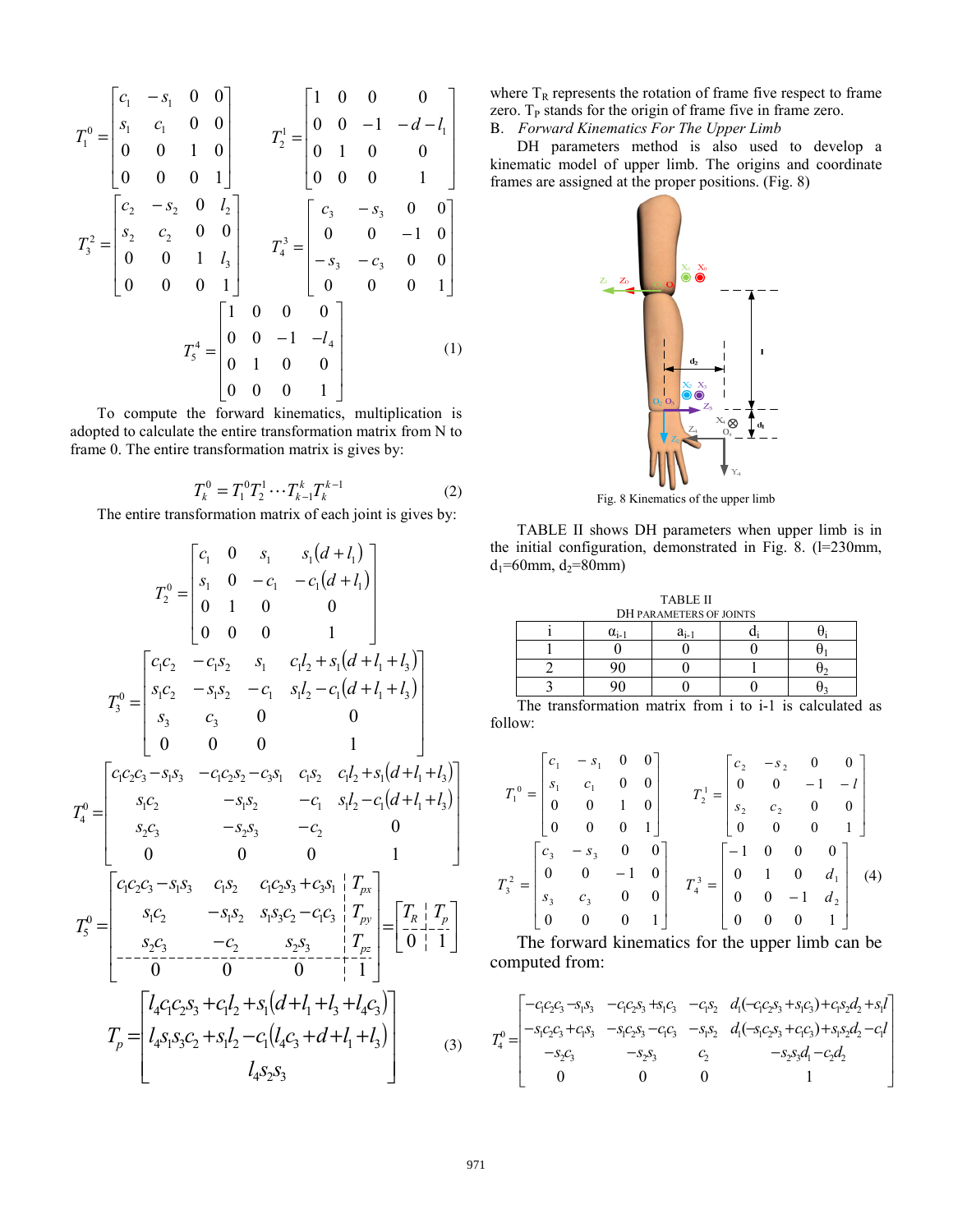## *C. Forward Kinematics For The PHANTOM*

Similarly, the forward kinematics of PHANTOM is computed from the base to the end-effector. Fig. 9 shows one coordinate frame for the base and six coordinate frames for each link.



Fig. 9 Kinematics of the PHANTOM

The transformation matrix for the PHANTOM can be obtained as follow. (d=90mm, L=200mm, k=210mm)

$$
T_1^0 = \begin{bmatrix} -s_1 & c_1 & 0 & 0 \\ c_1 & s_1 & 0 & 0 \\ 0 & 0 & 1 & 0 \\ 0 & 0 & 0 & 1 \end{bmatrix} \qquad T_2^1 = \begin{bmatrix} c_2 & -s_2 & 0 & 0 \\ 0 & 0 & 1 & 0 \\ s_2 & c_2 & 0 & d \\ 0 & 0 & 0 & 1 \end{bmatrix}
$$

$$
T_3^2 = \begin{bmatrix} s_3 & c_3 & 0 & L \\ -c_3 & s_3 & 0 & 0 \\ 0 & 0 & 1 & 0 \\ 0 & 0 & 0 & 1 \end{bmatrix} \qquad T_4^3 = \begin{bmatrix} 0 & 0 & 1 & k \\ s_4 & c_4 & 0 & 0 \\ -c_4 & s_4 & 0 & 0 \\ 0 & 0 & 0 & 1 \end{bmatrix}
$$

$$
T_5^4 = \begin{bmatrix} c_5 & -s_5 & 0 & 0 \\ 0 & 0 & -1 & 0 \\ s_5 & c_5 & 0 & 0 \\ 0 & 0 & 0 & 1 \end{bmatrix} \qquad T_6^5 = \begin{bmatrix} 0 & 0 & 1 & 0 \\ s_6 & c_6 & 0 & 0 \\ -c_6 & s_6 & 0 & 0 \\ 0 & 0 & 0 & 1 \end{bmatrix}
$$

$$
T_6^0 = T_1^0 T_2^1 T_3^2 T_4^3 T_5^4 T_6^5 = \begin{bmatrix} n_x & o_x & a_x & p_x \\ n_y & o_y & a_y & p_y \\ n_z & o_z & a_z & p_z \\ 0 & 0 & 0 & 1 \end{bmatrix} \qquad (5)
$$

where

$$
a_x = -(c_{(2+3)}s_1s_4 + c_1c_4)c_5 - s_{(2+3)}s_1s_5
$$
  
\n
$$
a_y = (-c_{(2+3)}c_1s_4 - s_1c_4)c_5 + s_{(2+3)}c_1s_5
$$
  
\n
$$
o_x = ((c_{(2+3)}s_1s_4 + c_1c_4)s_5 - s_{(2+3)}c_5)s_1c_6 + (c_{(2+3)}s_1c_4 - c_1s_4)s_6
$$
  
\nwhere  $c_{(2+3)} = cos(\theta_2 + \theta_3)$  and  $s_{(2+3)} = sin(\theta_2 + \theta_3)$ .

#### D. *Forward Kinematics For The PHANTOM And Upper Limb*

Coordinate frames are assigned when manipulator handles the end-effector of the Phantom Premium with his left hand in Fig. 10.



Fig. 10 Kinematics of the PHANTOM and the upper limb

From Fig. 10, the transformation matrix from the original of the upper limb to the Phantom Premium is

$$
T_U^P = \begin{bmatrix} 0 & 0 & -1 & -r \\ -1 & 0 & 0 & n \\ 0 & 1 & 0 & m \\ 0 & 0 & 0 & 1 \end{bmatrix}
$$
 (6)

where n, r and m stand for the displacements between original of Phantom Premium and upper limb along x, y and z axis respectively. (n=200mm, r=40mm, m=160)

Furthermore, the transformation matrix from the coordinate frame 4 to the Phantom Premium is

$$
T_4^P = T_U^P T_4^0 =
$$
\n
$$
\begin{bmatrix}\ns_2c_3 & s_2s_3 & -c_2 & s_2s_3d_1 + c_2d_2 - r \\
c_1c_2c_3 + s_1s_3 & c_1c_2s_3 - s_1c_3 & c_1s_2 & d_1(c_1c_2s_3 - s_1c_3) - c_1s_2d_2 - s_1t + n \\
c_1s_3 - s_1c_2c_3 & -s_1c_2s_3 - c_1c_3 & -s_1s_2 & d_1(-s_1c_2s_3 - c_1c_3) + s_1s_2d_2 - c_1t + m \\
0 & 0 & 0 & 1\n\end{bmatrix} (7)
$$

Due to  $T_4^P = T_6^0$ , we can calculate  $\theta_1$ ,  $\theta_2$ ,  $\theta_3$  as follows:

$$
\theta_1 = \arccos\left(a_y / s\theta_2\right) \tag{8}
$$

$$
\theta_2 = \arccos a_x \tag{9}
$$

$$
\theta_3 = \arcsin(o_x / s\theta_2) \tag{10}
$$

Therefore, the angle of the elbow flexion/extension, forearm pronation/supination and wrist flexion/extension can be obtained.

#### *E. Model Validation*

The joint angle and position of ULERD is measured. The true x position of  $J_5$  and computed x position in the model is shown respectively in Fig. 11. The vertical axis stands for the x position, and the horizontal axis stands for  $\theta_3$ . The dotted line represents the true x position of  $J_5$ , the solid line represents computed x position in the model. The computed